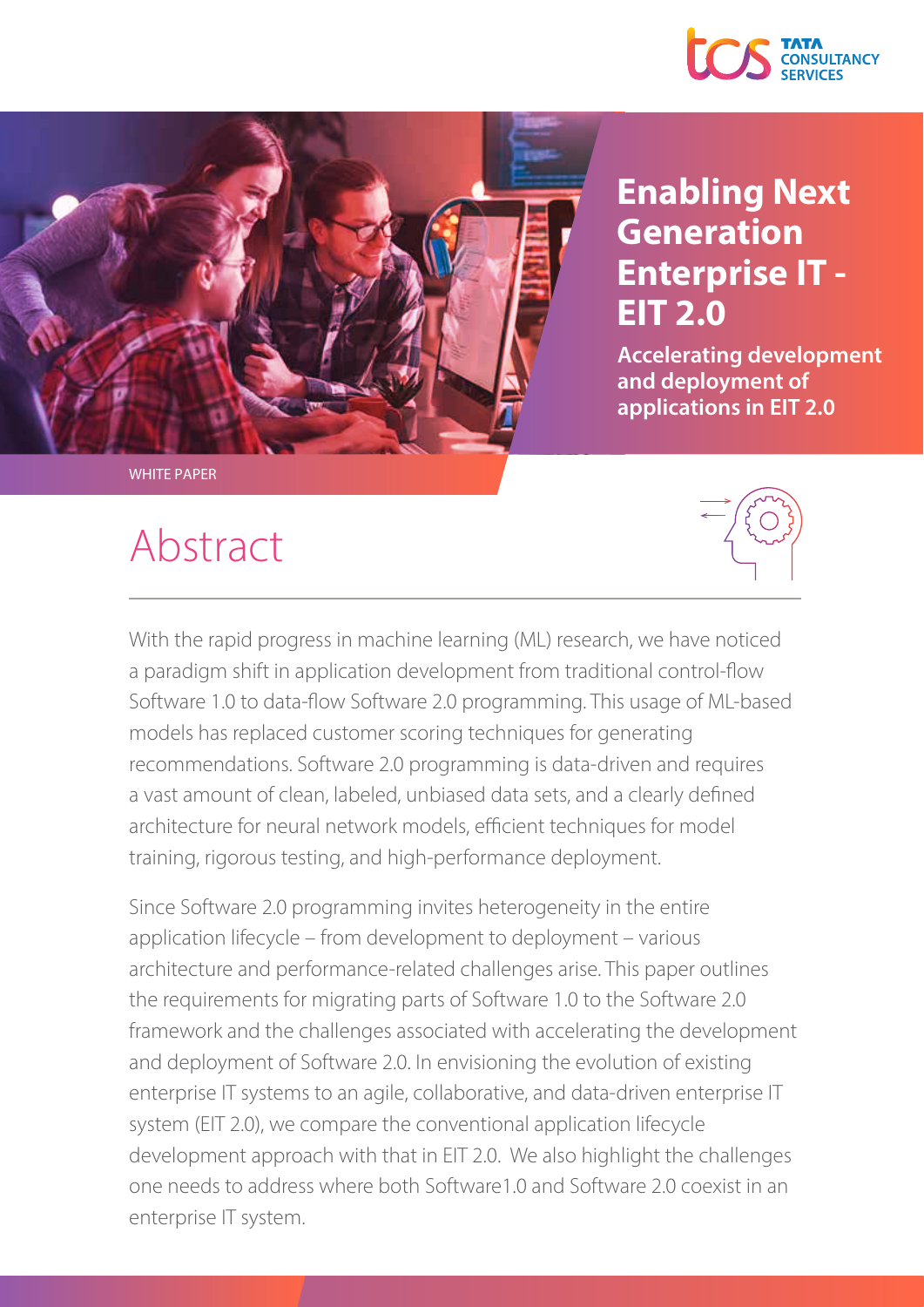

### AI for All

A scalable deployment stack of enterprise applications consists of multiple layers of cluster management, data management, network management and application servers, referred to as an enterprise IT system. Traditionally, the software in these components is built using task-driven programming paradigms, where business requirements are mapped to an executable task using a set of functions. However, with an exponential increase in ML and DL research, such complex functions are being replaced with data-driven models that help enterprises better while reducing human intervention.

A modern enterprise IT system (EIT2.0) employs these data-driven models to automate some of the tasks as below:

- A data management system may use reinforcement learning or recurrent neural networks to decide an optimal plan for query execution.
- Data structures such as B-tree indexes may be replaced by models trained on the data access pattern.
- Resource provisioning in a cluster may be automated by observing workload patterns and their respective resource consumptions in a model.
- Core functionalities of network management such as traffic prediction, routing and classification, congestion control, resource and fault management, QoS and QoE management, and network security can be automated using ML/DL algorithms.

Tim Kraska and his fellow MIT scholars have envisioned a new type of data processing system, SageDB, a radical approach to building database systems by using ML models combined with program synthesis to generate system mponents that are driven by an AI engine.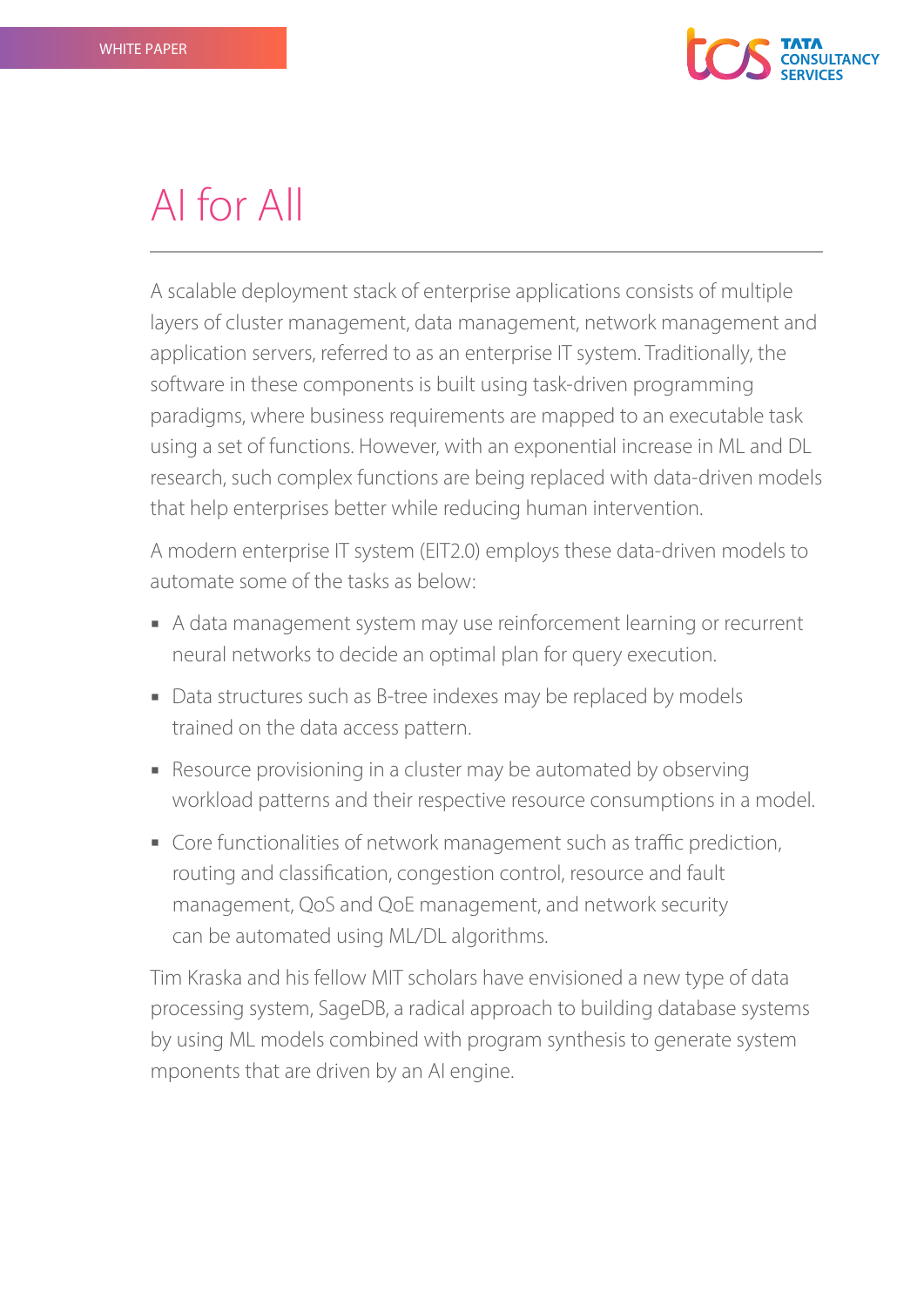

### Democratizing AI to Increase Engagement and Realize Benefits

One of the main benefits of using data-driven trained models in businesses is making intelligence available to everyone across the enterprise, including non-programmers like data scientists. Democratizing AI by building frameworks and/or systems that are accessible to all lowers the entry barrier and increases engagement. This accelerates data-driven application development by abstracting the underlying system complexity and hardware heterogeneity through the support of high-performance libraries to be used by data scientists. Also, some tools facilitate building models using domain functions, like Snorkel from Stanford, that can be used to label the large-sized training data required for DL algorithms. The availability of a democratized AI framework encourages users to replace task-driven functions with data-driven models. For example, a solution architecture for a recommendation system may use statistics to identify co-relations across different data sets, analyze user behavior, and build a mathematical scoring method to recommend a product to a user. However, democratized AI frameworks can automatically build the recommendation model with the required data sets.

Modern applications, composed of both data-driven models and task-driven functions, complicate the process of testing. The data-driven models are sensitive to any change in input data, whereas the accuracy of task-driven functions depends on the control-flow coded in a function. The test cases must be designed to capture these sensitivities. We, at TCS Research, have designed a process, similar to the waterfall model in traditional software development, for developing such applications with appropriate feedback loops<sup>1</sup>.

<sup>1.</sup> Rekha Singhal et al. 2019. Fast Online 'Next Best Offers' using Deep Learning. In Proceedings of the ACM India *Joint International Conference on Data Science, and Management of Data, COMAD/CODS 2019, Kolkata, India, January 3-5, 2019, 217–223.*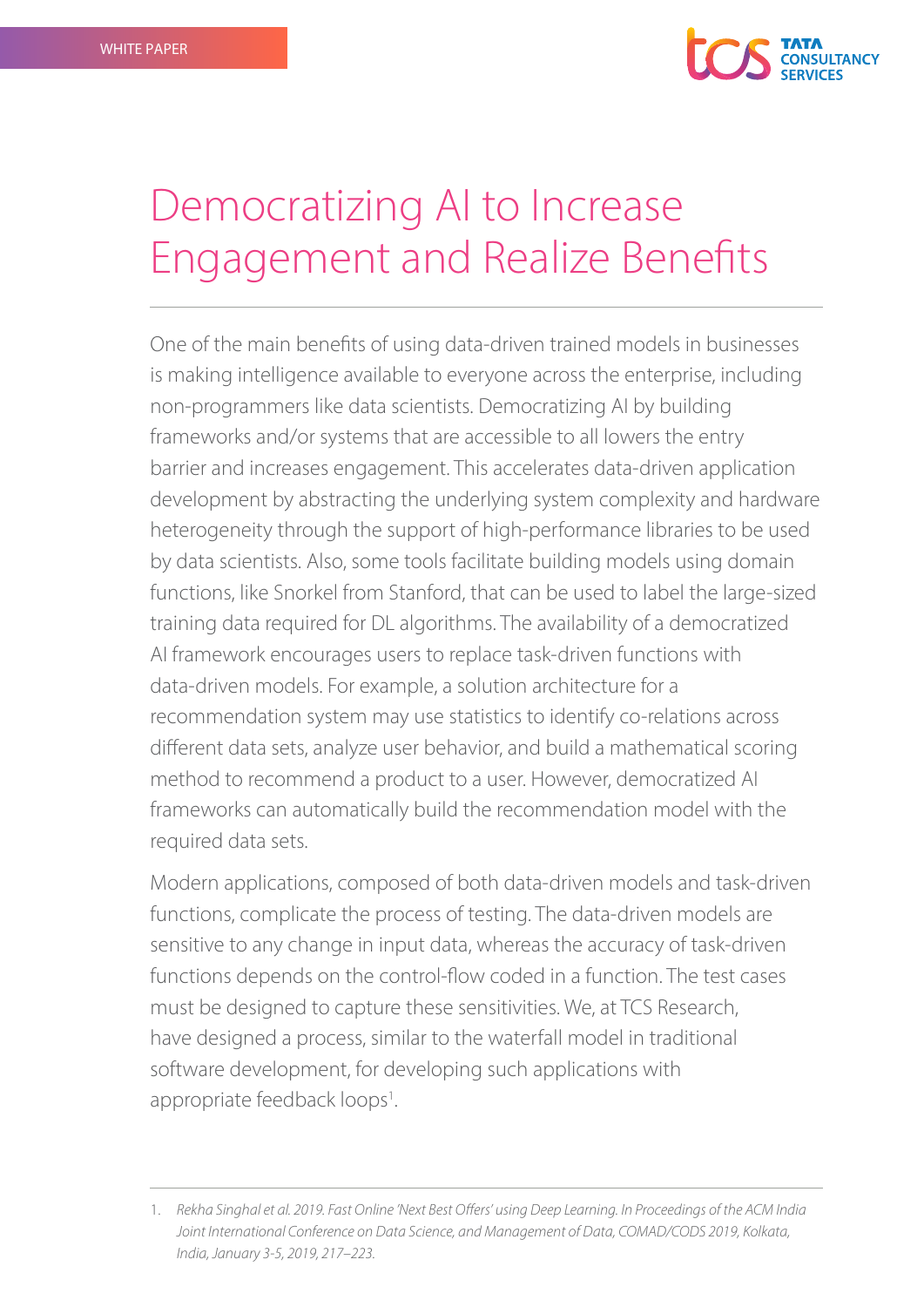

## The TCS Way

Data management is the fundamental problem in data-driven programming. Supervision learning works with labeled data, which is a rare commodity. Snorkel<sup>2</sup> labels the data using the domain rules. We have extended this to auto-label data using small amounts of labeled data and also recommend the right amount of labels needed for the desired accuracy.

We have further observed about the development of many ML pipelines on the same data sets for different use cases for one client. Can these pipelines synergize with each other by reusing features for models computed across different pipelines? Yes, it is possible; by designing a high-performance feature store, which can be reused by data scientists across multiple ML/DL pipelines. For example, a client may require building a personalized home page as well as next best offer for a user. In this case, the same data sets may be used for both pipelines.

This high-performance feature store is scalable and configurable to a client's requirements and is optimized for memory size and access latency. The use of AI to accelerate data access by replacing complex data structures (such as K-d tree) and algorithms (such as sorting) with data-driven models can also be explored.

- **Deployment of data-driven models employs heterogeneity in the whole** development stack and facilitates:
- Integration of heterogeneous data sources (e.g., text, relational, images),
- Interoperability of streaming engines (e.g., flink, ignite),
- Interoperability across model building languages (e.g., R, Python),
- Interoperability across models (e.g., tensorflow, pytorch),

<sup>2.</sup> *Alex Ratner, Braden Hancock, Jared Dunnmon, Roger Goldman, and Christopher Ré. 2018. Snorkel metal: Weak supervision for multi-task learning. In Proceedings of the Second Workshop on Data Management for End-To-End Machine Learning*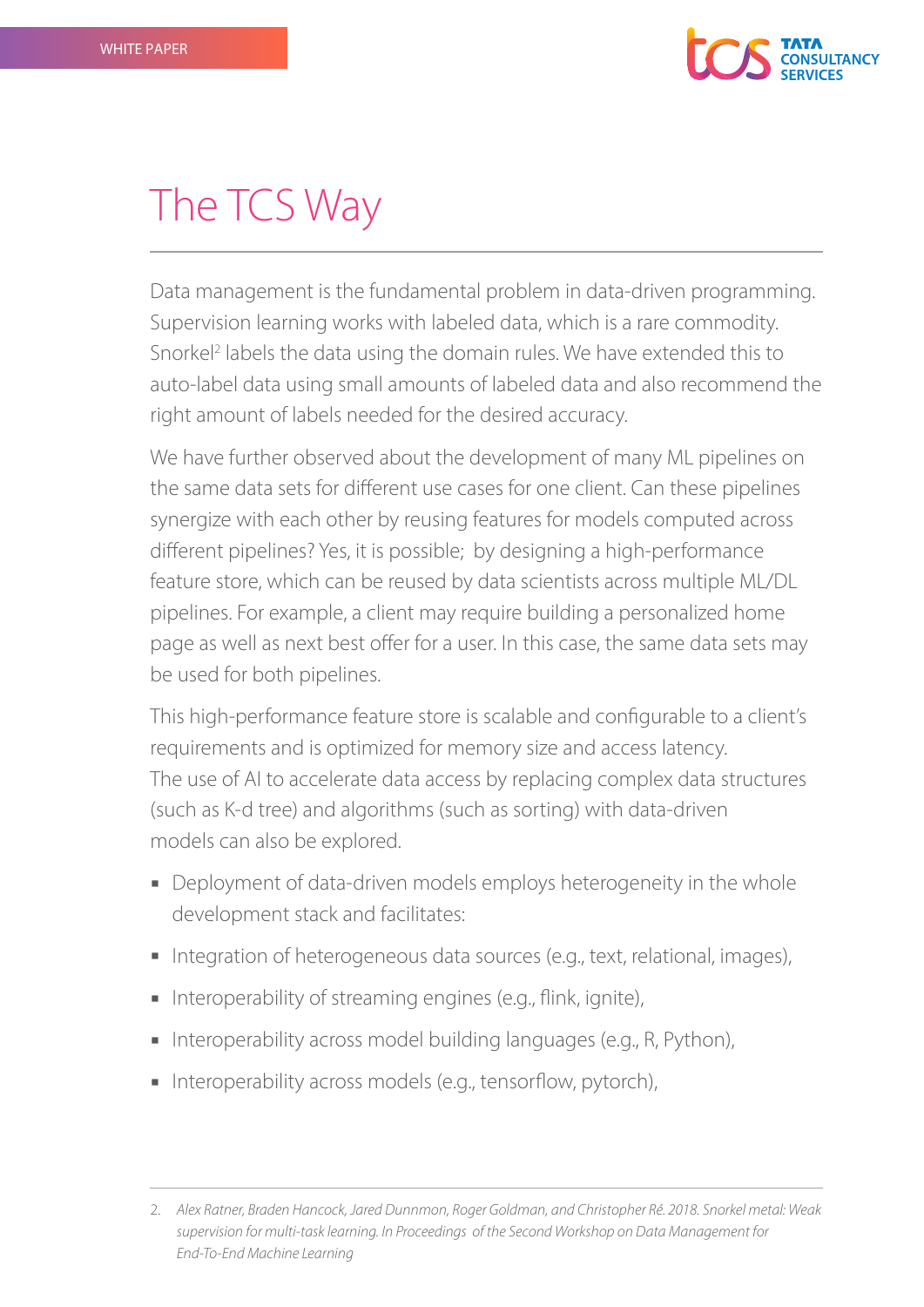

- Integration of data processing engines (e.g., Oracle, Timesten, Textual store),
- Integration of different file systems (e.g., S3, HDFS),
- Interpretive moracing different compute (e.g., CPU, GPU, TPU, FPGA) and memory (persistent memory, NVRAM, Flash) for high performance.

There have been many solutions<sup>3,4,5,6,7</sup> in the past that address this heterogeneity at different levels, but the ask is to leverage this in the whole stack for optimal performance. This approach has been studied in depth in collaboration with Stanford. It envisions a new kind of system, Polystore++3 for embracing and accelerating access to heterogeneous data processing engines using heterogeneous hardware accelerators. There is a need to have benchmarks for such applications to decide the right technology stack for deployment. For this also, models<sup>8</sup> have been developed to predict task-driven application performance for big data systems. Further, performance prediction models are being mapped data-driven models for estimating their training and inference time on heterogeneous hardware including clouds services.

- *4. Apache Beam 2016. Apache Beam: An advanced unied programming model. Retrieved Jan 01, 2020 from https://beam.apache.org/*
- *5. Arrow 2016. Apache Arrow: A cross-language development platform for in-memory data. Retrieved Jan 01, 2020 from https://arrow.apache.org/*
- *6. W Lin et al. 2019. ONNC: A Compilation Framework Connecting ONNX to Proprietary Deep Learning*  Accelerators. In 2019 IEEE International Conference on Artificial Intelligence Circuits and Systems (AICAS). *214-218. https://doi.org/ 10.1109/AICAS.2019.877151*
- *7. David Koeplinger et al. 2018. Spatial: A Language and Compiler for Application Accelerators. In ACM PLDI.*
- *8. Manoj K. Nambiar, Ajay Kattepur, Gopal haskaran, Rekha Singhal, and Subhasri Duttagupta. 2016. Model Driven Software Performance Engineering: Current Challenges and Way Ahead. SIGMETRICS*

<sup>3.</sup> *Rekha Singhal, Nathan Zhang, Luigi Nardi, Muhammad Shahbaz, and KunleOlukotun. 2019. Polystore++: Accelerated Polystore System for Heterogeneous Workloads. In 2019 IEEE 39th International Conference on Distributed Computing Systems (ICDCS). IEEE, 1641–1651.*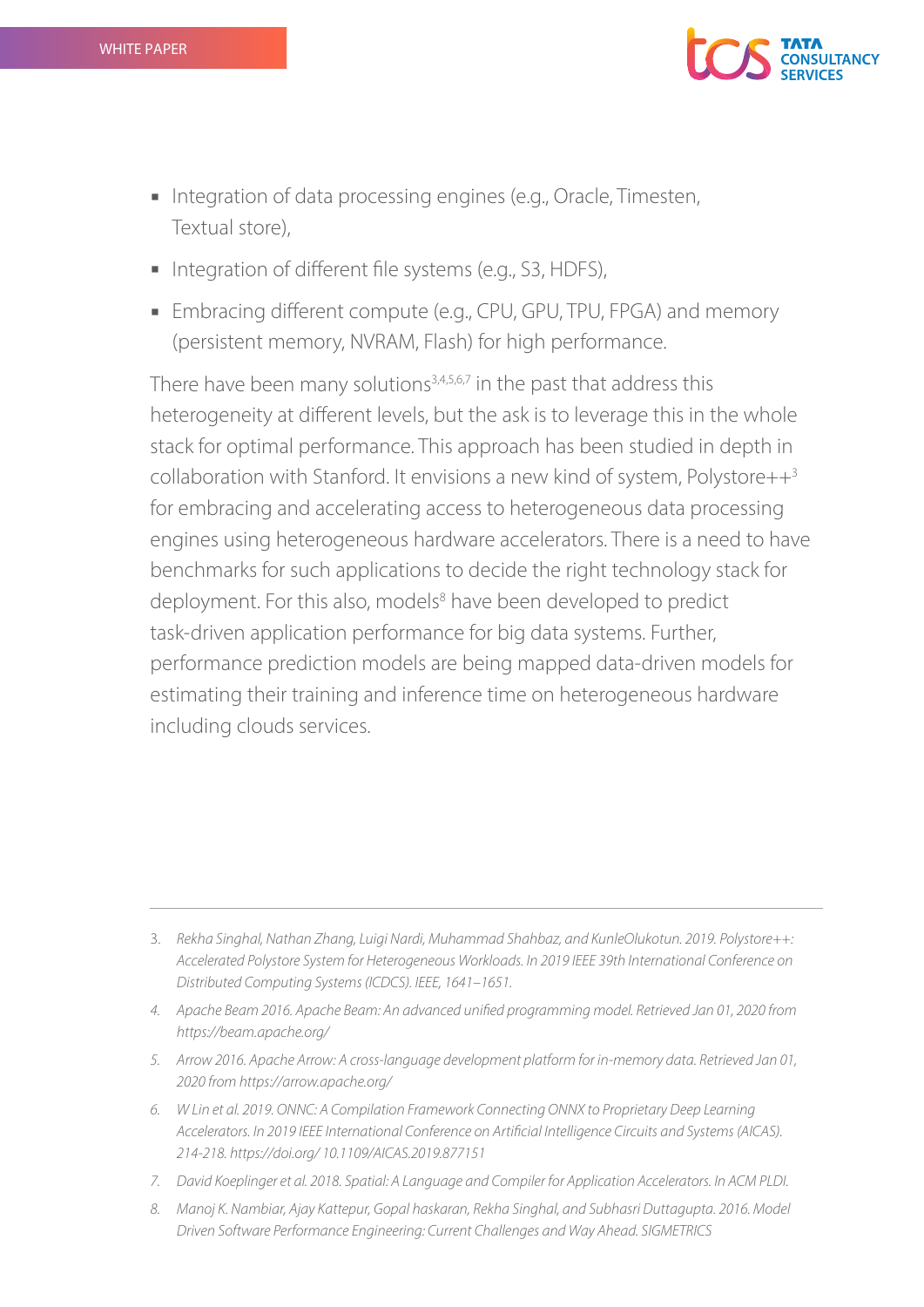

#### Conclusion

The emergence of a new ecosystem of ML/DL-driven applications, or Software 2.0, powers our vision of an agile EIT2.0. However, it is imperative to understand and accept instances where Software 1.0 is also present and therefore the ecosystem must adjust and address challenges where both models co-exist. Democratizing AI will help mitigate performance challenges and drive innovation at scale.